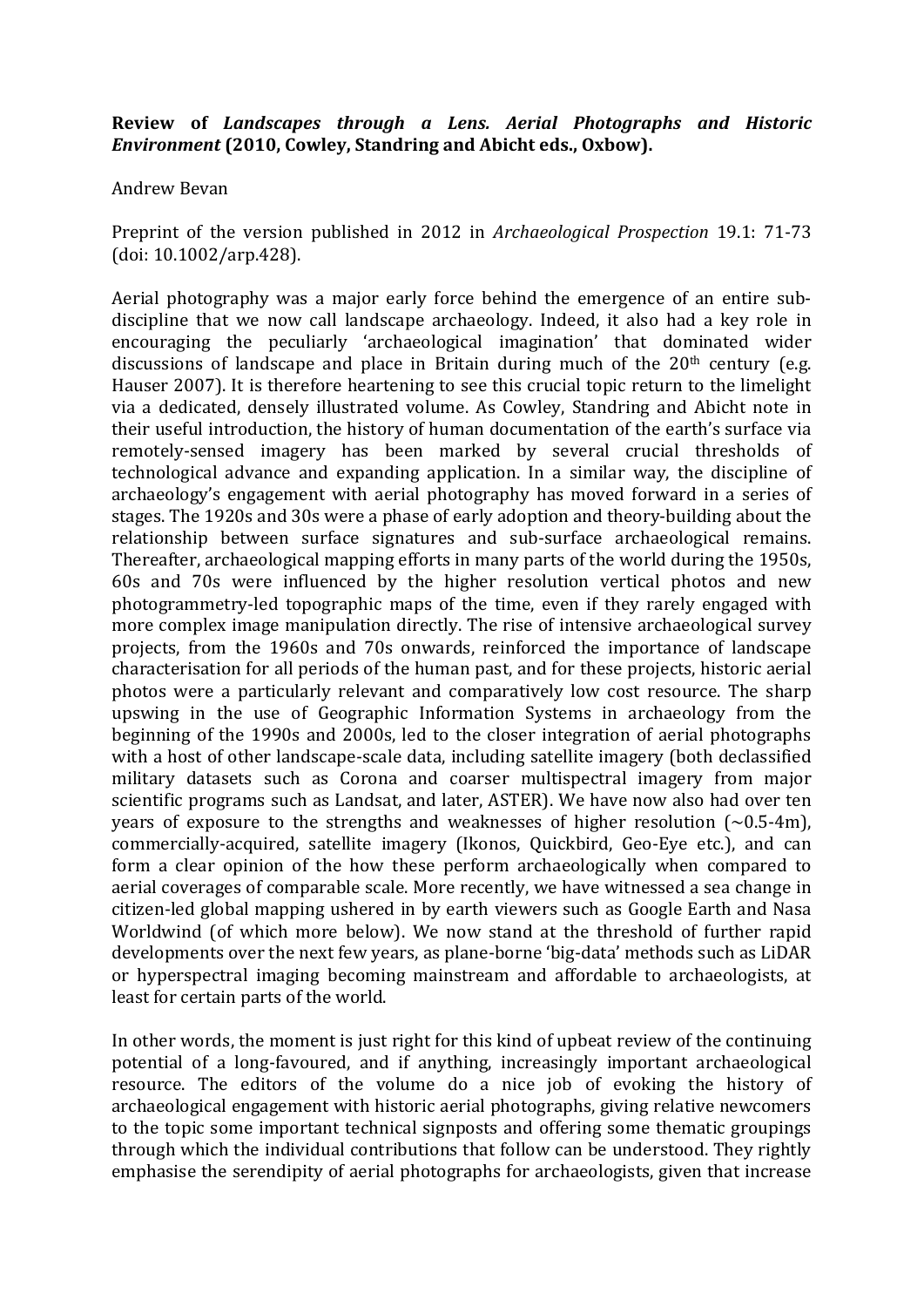of archaeological knowledge has not usually been a priority behind the capture of such imagery, but is nonetheless a fortunate side-effect. Indeed, such photography has typically been driven by military strategy and shifting theatres of global confrontation, and the net result, perhaps slightly grisly if you think about it for a moment longer, is that there are both 'oases' of comparatively lush, historic photographic coverage, such as over Europe (and over the Low Countries in particular with repeated reconnaissance back to World War 1: Stichelbaut et al.) and also 'deserts' with only much more recent and partial attention (parts of Africa and South America for example). The contributions in this volume perhaps accentuate this geographic skew slightly – out of the 26 papers, the lens falls 16 times on northern European and north-western formerly Soviet countries, 3 times on southern Europe, 3 times on the Middle East, twice on the US, and once each on Sudan and Antarctica – but are nonetheless a pretty good reflection of the current clustering of academic interest and archival opportunity.

The volume focuses firmly on applications rather than analytical methods. There are brief discussions of the strengths and weaknesses of different kinds of imagery (Deegan, Fowler), the integration of aerial photos with maps and ground-based remote sensing (Burks) or the continuing need for a blend of high and low-tech approaches to image interpretation (Winton and Horne). Many papers demonstrate the advantages that snapshot sequences of aerial photos provide for understanding landscape change. Issues such as coastline shifts (Palmer), long-term fluvial geomorphology (Walstra et al.), ecosystem conservation (Smith et al.), erosion monitoring (Evans) and/or climate change (Fox et al.) are all well-covered. Another related strand in the volume prioritises the interweaving of aerial photograph interpretation, cultural resource management and attention to specific regional or national archaeological sequences. Under this umbrella, in one way or another, individual contributions consider a diverse range of sub-topics, such as the soil or crop mark signatures of subsurface earthworks (Burks; Musson and Franchin Radcliffe), standing or topographically-prominent structures in arid or semi-arid contexts (Kennedy and Bewley; Laursen; Stoker) or relationships between changing ecologies, field systems and settlement (Edwards, Kijowska et al.; Olesen: Stoker). They also occasionally highlight the importance of various smaller collections, other than the better-known ones in the US (NARA) and UK (TARA), which can be found elsewhere in both national and institution-specific archives (Ceraudo and Shepherd: Kennedy and Bewley: Musson and Franchin Radcliffe: Stichelbaut et al). Particularly inspiring amongst these is the sheer ambition of the UK National Mapping Programming and the kinds of opportunities for macro-scale and comparative landscape archaeologies that it, as yet uniquely, enables (Winton and Horne).

Understandably, World War 2 also looms large in the various chapters of this volume, both due to the sheer quantity of photos available from this period, and as a result, also due to the opportunities thus available for exploring military and non-military built archaeology of the mid-20<sup>th</sup> century AD (Abicht; Baclieri and Thomas; Easton; Godziemba-Maliszewski). However, certain papers also make clear that this view-fromthe-air should not restrict us to an exclusively top-down interpretative agenda (the latter being what Gabriel Moshenska [2009: 48] nicely but critically calls a 'bombardier's view'), but can also contribute to more rounded archaeologies of the surveilled, the bombed and/or the interned. For example, Fowler explores the two-way surveillance strategies associated with photographs of Cold War radar installations. Uziel provides a very good contextualisation of the aerial imagery that covers Holocaust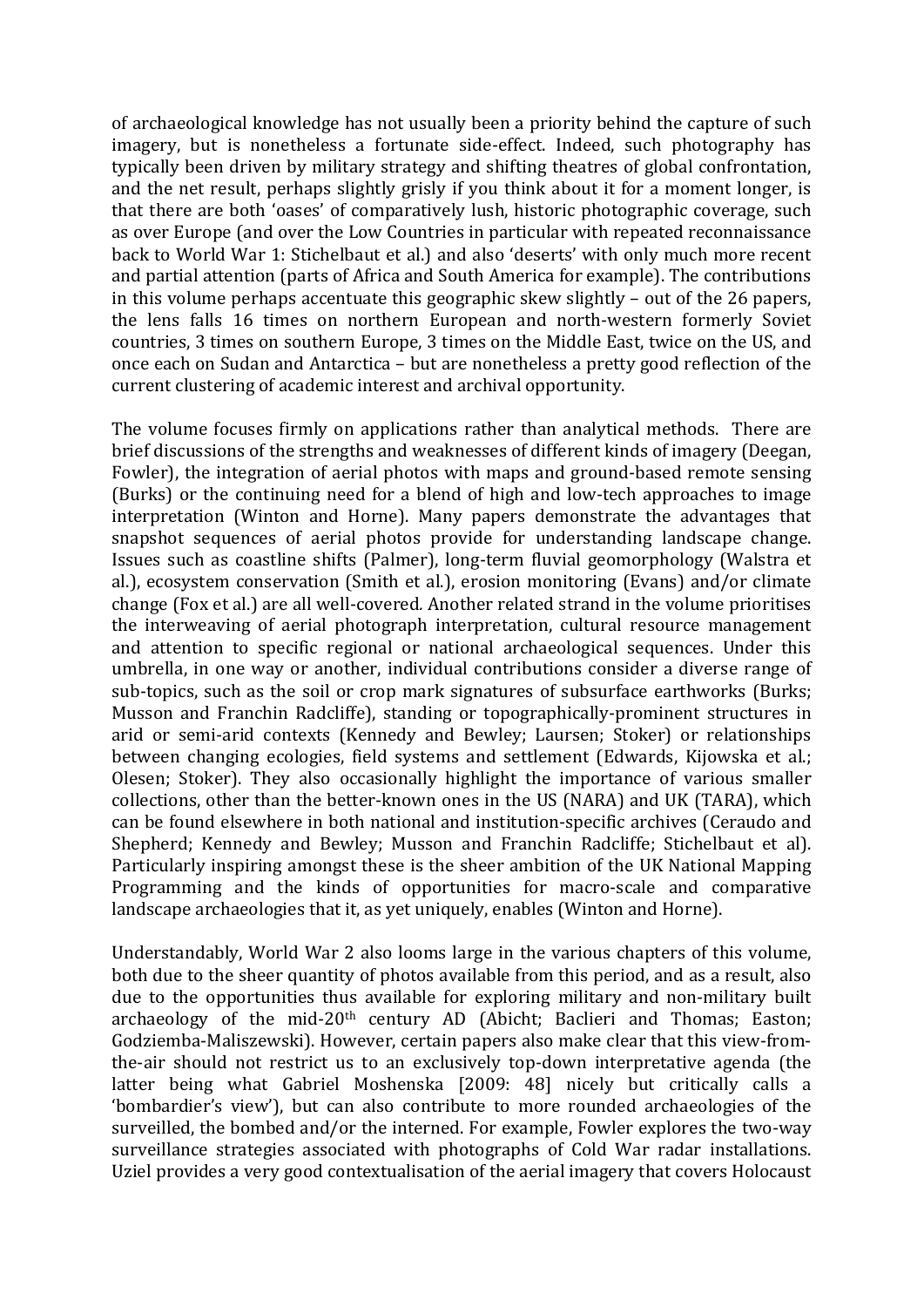sites, by also emphasising the quite different focus and intentions of the reconnaissance missions that covered these areas and the fact that aerial imagery can only really be made sense of alongside ground-level records and personal testimonies. Stoertz uses aerial coverage of a small Gloucestershire town during 1944 as the basis for a rich, and in every sense grounded, discussion of the impact on local life that was made by the massive troop build-up in this area before D-Day. Golding also stresses that the use of aerial photographs as part of public archaeology need not lead to exclusively one-way engagement between specialists and the public, but can also prompt more interesting, less authority-bound kinds of interaction.

Indeed, while certain kinds of photo analysis will no doubt always require specialist methods, this volume hints in passing at further opportunities for wider engagement if we were to make such images more widely accessible via earth viewers such as Google Earth or Nasa Worldwind. These platforms and their fully online web mapping equivalents are perhaps the natural places to provide public access to georeferenced versions of historic air photos and archival metadata (as well as coarser indicators of very oblique images and/or those not yet digitised). In some sense, the sheer scope of *Landscapes through the Lens* anticipates such developments, but its overall focus is not primarily on joined-up possibilities of this kind. It therefore sits on something of a historical cusp: our knowledge of archival sources are still very patchy but slowly being systematised. The range of archaeologists and others who engage with historic aerial photos is expanding but still restricted to a limited number of people with the necessary traditional competences in archival search and rescue. The amount of online metadata and image thumbnails is increasing but still represents only a tiny fraction of the overall resource. However, I would argue that the pace with which this situation will change, depends partly on how we, as academics, archaeological professionals and/or members of the public, choose to address questions of data sharing.

More precisely, one continuing problem that the authors in this volume delicately skirt is image copyright. Some archives such as NARA place few if any conditions on the subsequent use of scanned imagery, though they may understandably seek to cover their operating costs via a one-off fee for assisted archival searches and/or the scanning process. Other archives impose sharper licensing restrictions that reduce the range of secondary uses to which the imagery can be put, and discourage wider uptake. Given the circumstances in which these images were acquired (usually with public funds, sometimes at considerable risk, often in colonial, imperial or conflict situations that we might now wish to move beyond), the argument in favour of open access (e.g. via Creative Commons, Open Data Commons licenses or equivalent government-led initiatives) should become unassailable. More to the point, this removal of impediments to reuse is a key way to allow larger numbers of people to value and enhance the resource. In particular, it is the cloud-sourcing of incidental information about the historic environment, using historic aerial photos as a prompt, that is arguably the biggest opportunity missed at present, and one whose potential dwindles year-by year in step with the dwindling number of people who have clear personal memories of these earlier  $20<sup>th</sup>$  century landscapes.

## **References**

Hauser,! K.! 2007.! *Shadow+ Sites:+ Photography,+ Archaeology,+ and+ the+ British+ Landscape+* 1927-1955, Oxford: Oxford University Press.